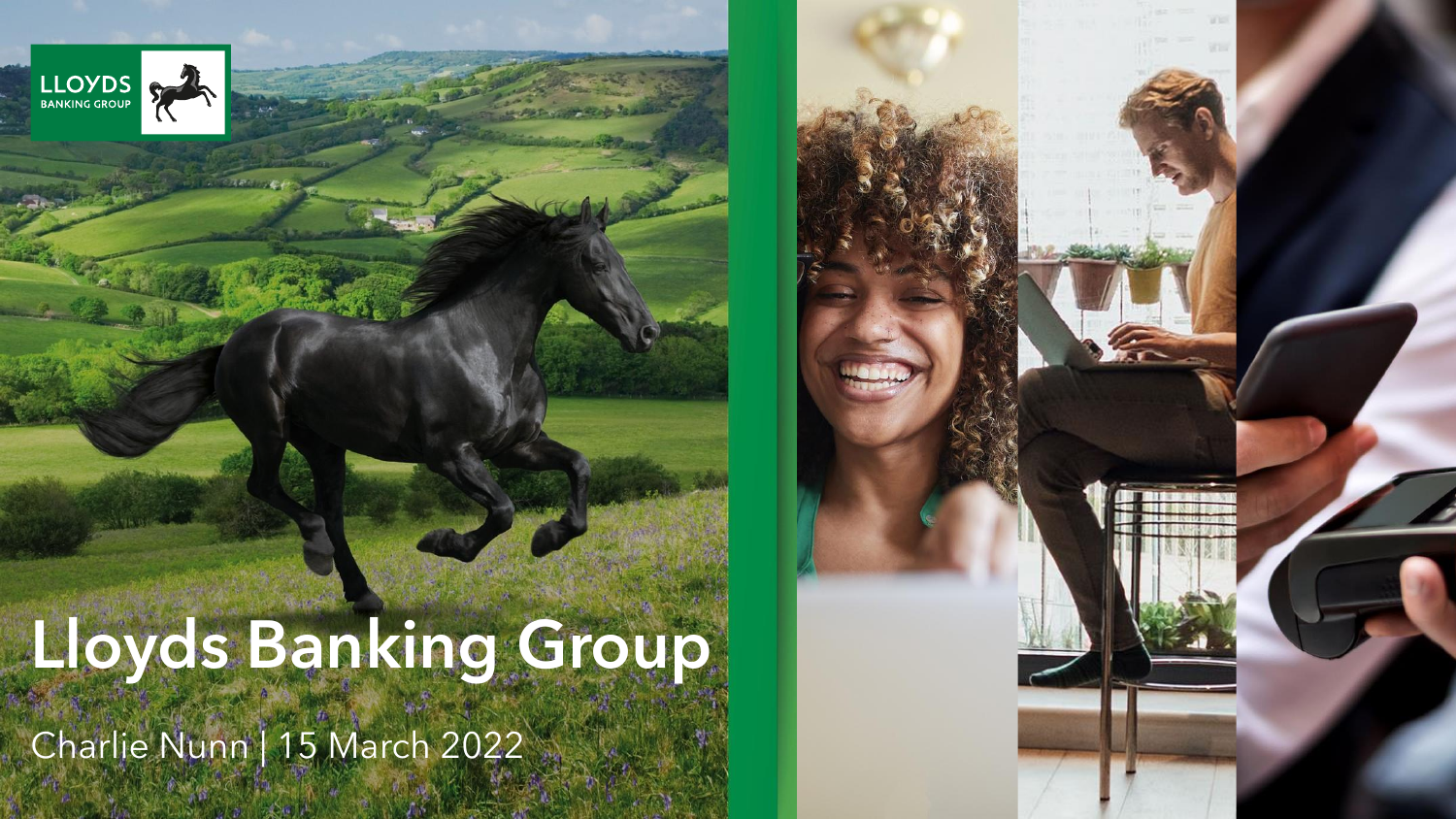### Building on our strong foundations



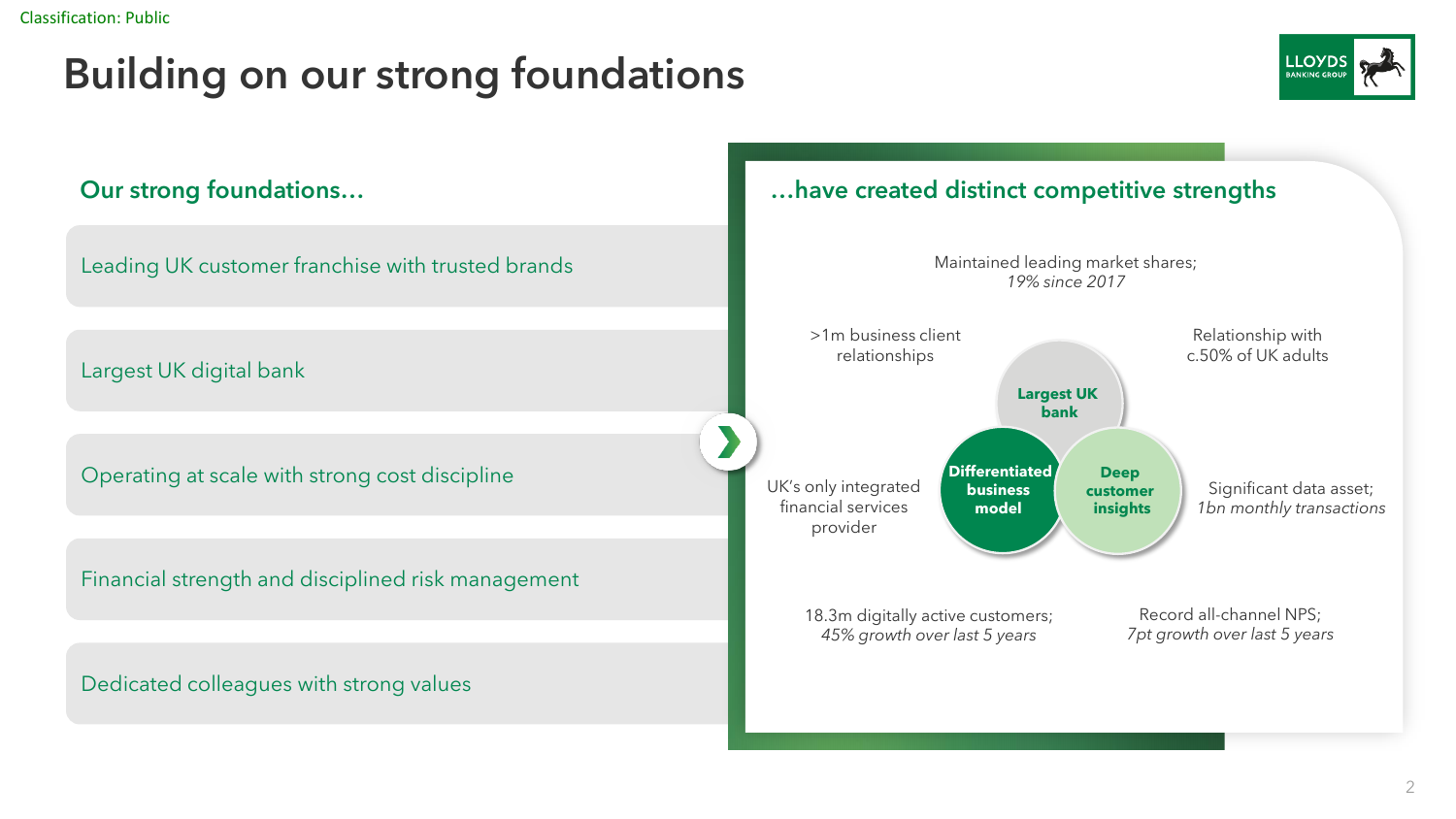## Changing environment, opportunity to do more



High NII dependency in a low rate environment Customer behaviour and competition driving disintermediation Accelerated shift to digital Need to enhance and simplify technology infrastructure **Key challenges Key opportunities Grow and diversify revenue base Create more valuable relationships as integrated provider Drive end-to-end efficiency through digitisation Modernise technology to drive efficiency**

Heightened societal, environmental and colleague expectations

**Align purpose to value for all our stakeholders**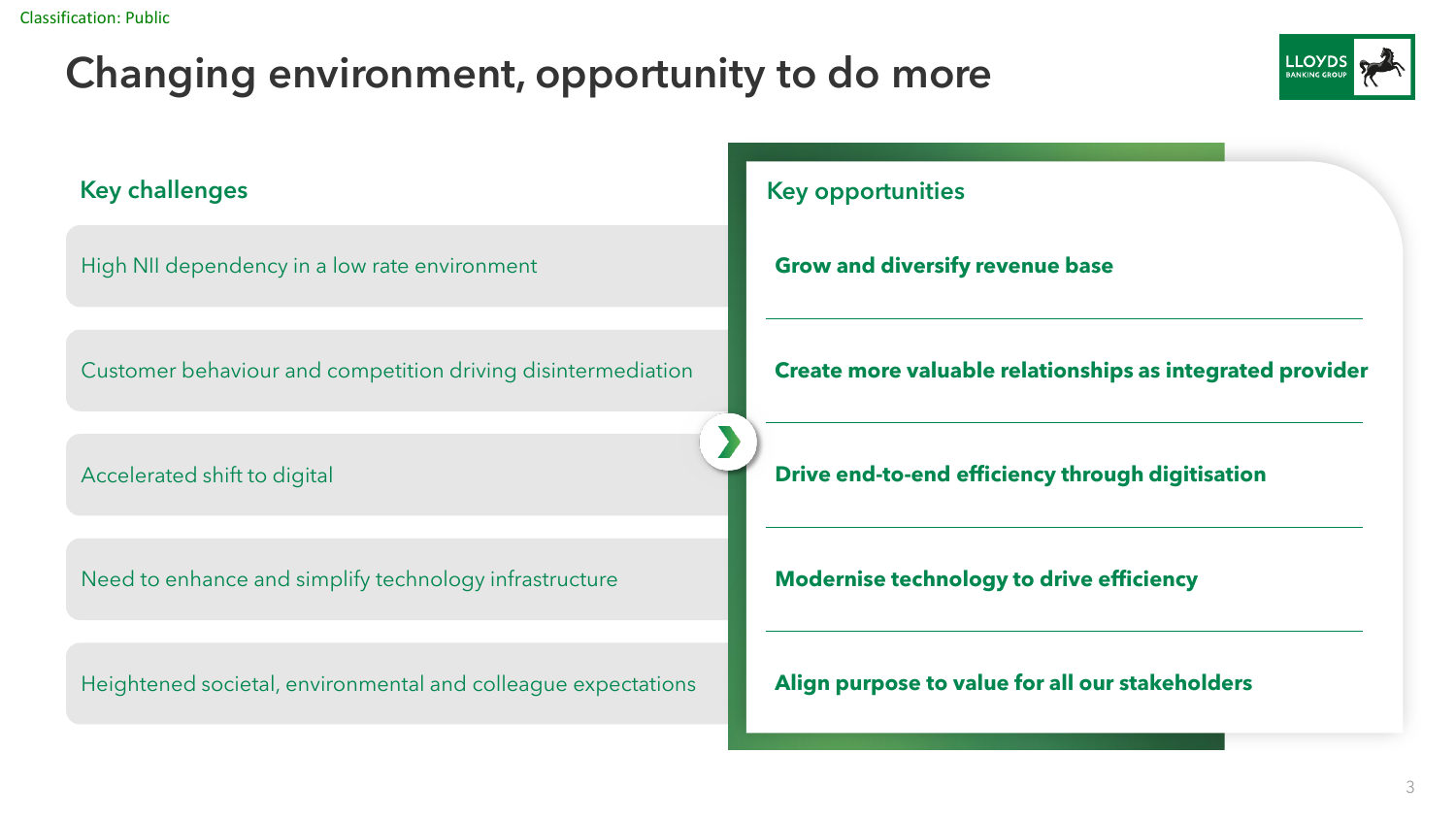## Transforming to create higher and more sustainable value



A clear strategic vision… **Exercise 20** Microsoft Muslim a transformation plan… **Exercise 20 Microsoft Constanting higher and more sustainable value** 

#### **Purpose Helping Britain Prosper**

#### **Strategic vision**

UK customer-focused digital leader and integrated financial services provider, capitalising on new **opportunities, at scale Focus** 

Building an inclusive society

Supporting the transition to a low carbon economy



**Drive revenue growth and diversification**

**Strengthen cost and capital efficiency**



**Change**

**Maximise the potential of people, technology and data**

Higher, more sustainable, returns and capital generation